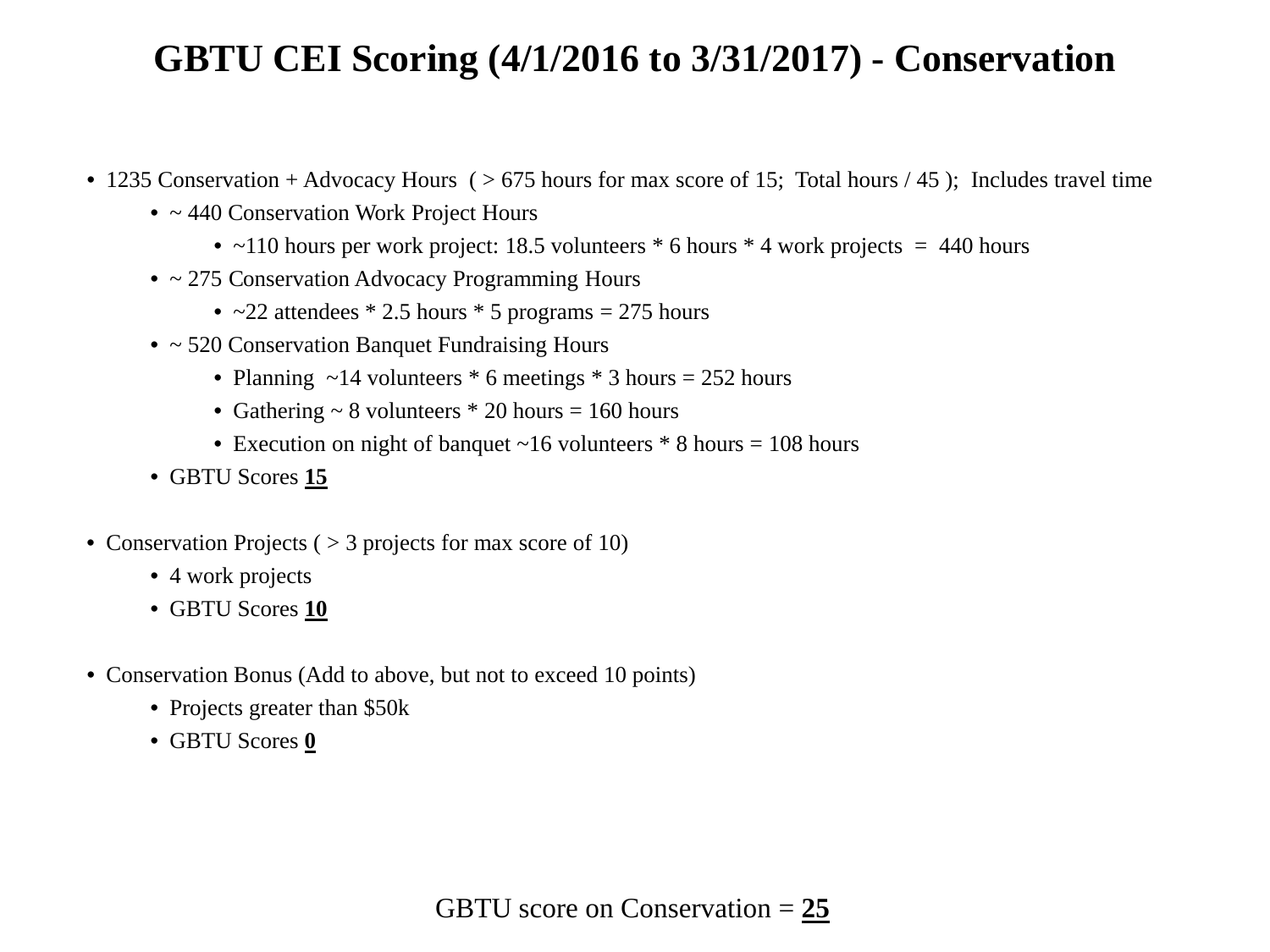### **GBTU CEI Scoring (4/1/2016 to 3/31/2017) - Education**

- 296 Education Hours (> 285 hours for max score of 15; Total hours / 19); Includes travel time
	- Cabela's Fly tying: 5 tyers  $*$  6 hours  $*$  6 days = 180 hours
	- Kid's Fishing Day: 8 volunteers  $*$  6 hours = 48 hours
	- Fly tying in local schools: 4 volunteers  $*$  2 hours  $*$  6 days = 48 hours
	- Haller's Trout Stocking: 8 volunteers \* 2.5 hours = 20 hours
	- GBTU Scores **15**
- Education Projects ( $>3$  projects for max score of 10)
	- 6 Cabela's Fly tying events
	- Kid's Fishing Day
	- Local schools conservation, knots, fly casting & tying days
	- GBTU Scores **10**
- Education Bonus (Projects influencing same student for 5 or more classes; add 5 points)
	- Sand Lake Camp
	- Trout In Classroom
	- WI Youth Camp
	- GBTU scores **5**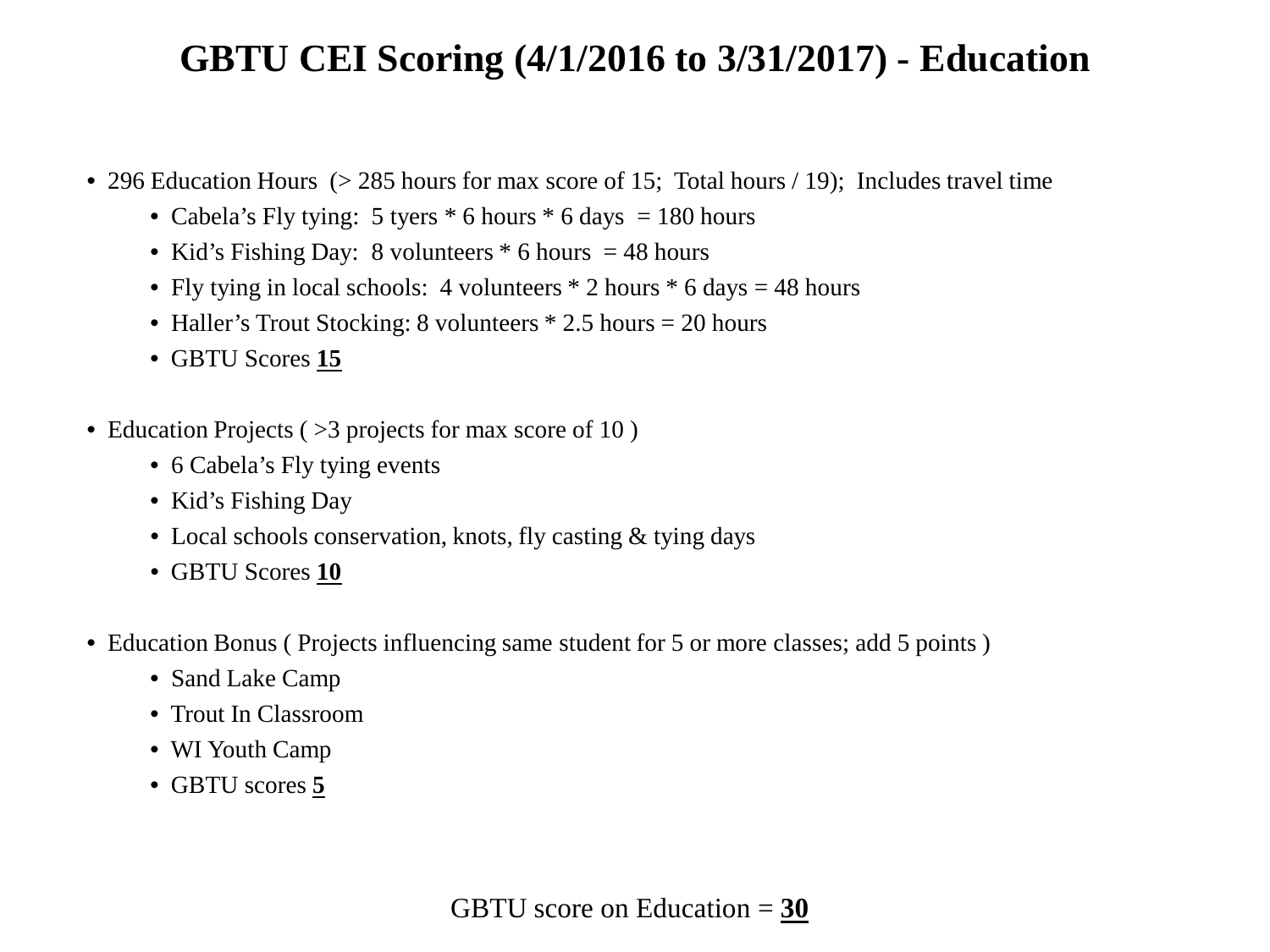#### **GBTU CEI Scoring (4/1/2016 to 3/31/2017) – Membership / Outreach**

- Chapter Meetings (Each meeting is half point: max score of 5)
	- 6 Business meetings
	- 5 Program meetings with brief business meeting afterwards
	- GBTU Scores **5**
- Meeting Attendance (Average Attendance / 10; Max score 5):  $\sim$  22 / meeting
	- GBTU Scores **2**
- Membership & Outreach (Functions, outside typical meetings, aimed at increasing membership, is 1 point; Max score of 4)
	- 6 Cabela's Outreach Days
	- Kid's Fishing Day
	- Local schools fly casting/tying 6 days
	- GBTU Scores **4**

• Alt Engagement Bonus (Nontraditional events aimed at increasing membership; 1 point/event; Add to above, but not to exceed 4 points)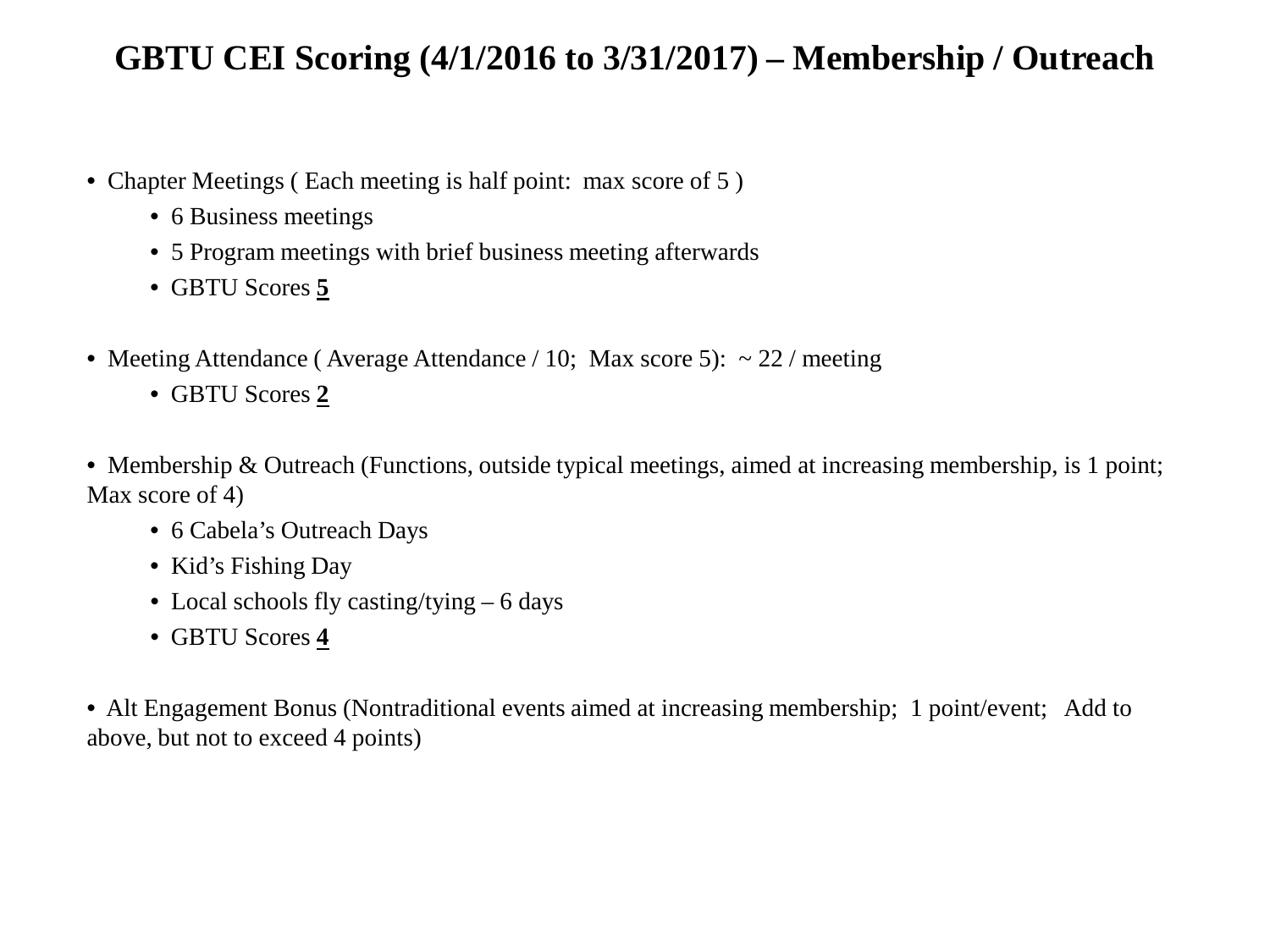#### **GBTU CEI Scoring (4/1/2016 to 3/31/2017) – Membership / Outreach – Con't**

- Membership Chair (Yes or No for 1 point)
	- Yes
	- GBTU Scores **1**
- Membership Retention (Engaged in practices aimed at retaining members; Yes or No for 1 point)
	- Yes
	- GBTU Scores **1**
- Veteran's Events (1 point for each event; max score of 4)
	- Weekly Fly Tying
	- Fly Fishing
	- GBTU Scores **2**
- Diversity Bonus (Events targeting minorities or women; Yes or No for 1 point)
	- GBTU Scores **0**
- Member recruitment (Recruitments / Total Membership; 1 point for every 5% recruited; max score of 3)
	- GBTU Scores **1**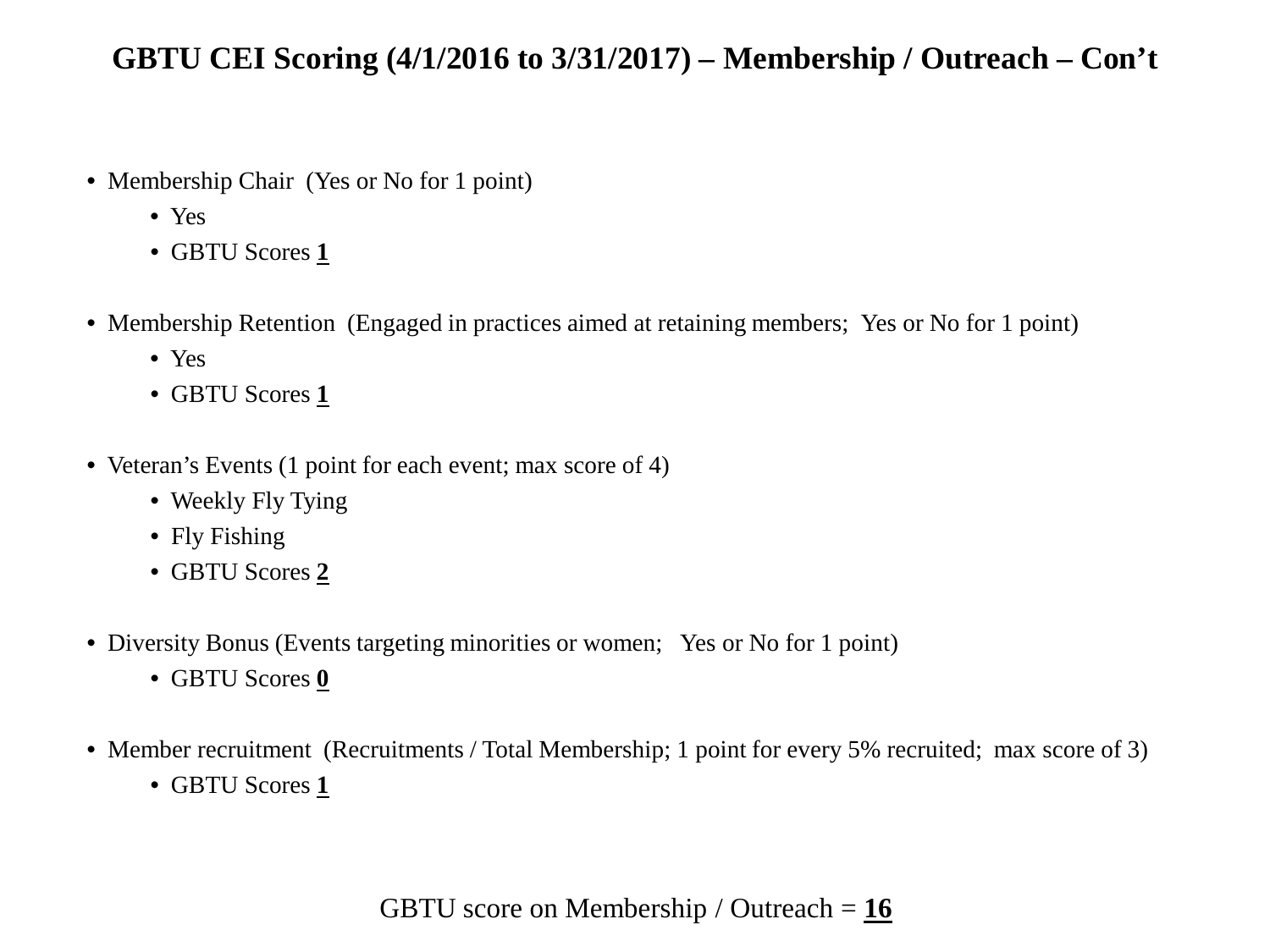## **GBTU CEI Scoring (4/1/2016 to 3/31/2017) – Business Practices**

- Leadership Diversity (Women or minority in leadership position ? Yes or No for 1 point)
	- Yes
	- GBTU Scores **1**
- Strategic Plan ? (Yes or No for 1 point)
	- $\bullet$  No
	- GBTU Scores **0**
- Chapter Budget (0 for NO, 1 point for kind of and 2 points for regularly reviewed; max score of 2)
	- Yes
	- GBTU Scores **2**
- Active Leaders (Active Chapter Leaders / 4; Max score is 3)
	- GBTU Scores **3**
- Council Participation ( 0 for no participation, 1 point for half the meetings and 2 points for all; Max score of 2 points)
	- GBTU Scores **2**
- Council Leader (Chapter Member who is a council officer )
	- GBTU Scores **0**

GBTU score on Business Practices = **8**